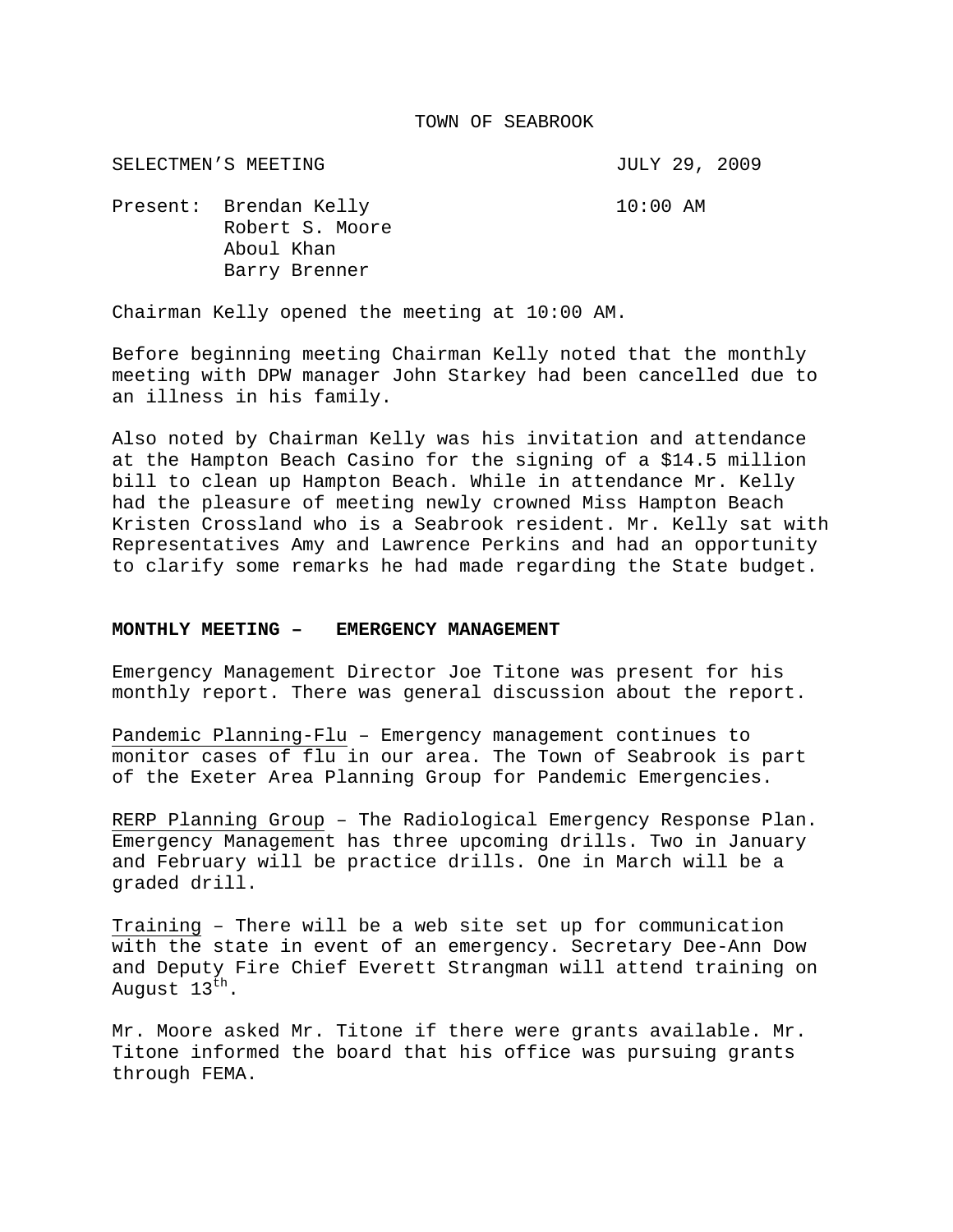SELECTMEN'S MEETING  $-2-$  JULY 29, 2009

BUDGET – The Emergency Management vehicle has been transferred to the Water Department as they were down two vehicles.

Training – Training for the Emergency management Office is reimbursable.

Equipment – There will be no new equipment. Mr. Titone will try to get grants for any repairs that need to be done.

Mr. Khan wanted clarification regarding funding. Mr. Titone says most of the funding comes from State and Federal Government. Almost 100% of the money spent for training comes from Grants not from the town.

Mr. Titone left the meeting at 10:12AM.

## **MONTHLY MEETING – LIBRARY DIRECTOR**

Library Director Ann Robinson was present for her monthly report. There was general discussion about the report.

Ms. Robinson said it has been a very busy summer at the library.

There has been a summer reading program with a final party on August  $6^{th}$ . There will be a raffle drawing of brand new boys' and girls' bikes for all children who qualify. In order to qualify for the raffle the kids must read at least 6 hours over the course of the 6 week program.

There are also story times, movie nights, Frisbee golf events and family game nights every week.

The library is participating in a reading program called Community Reads, based on the book Zathura. The final celebration for this program is on August  $10^{th}$  at 6pm and will feature a dramatic reading of the book with refreshments served and copies of the book as door prizes.

Recent programs include a book signing by Rye author Jim Cullen.

On July 30<sup>th</sup> there will be a talk and skywatch with the NH Astronomical Society.

Mr. Khan asked ms. Robinson if the library is involved with the Old Home Days. Ms. Robinson says not this year. Mr. Khan suggests that Ms. Robinson coordinate with Sandy Beaudoin from the Community Center in order to participate next year. Ms. Robinson said she has some ideas she would like to implement next year.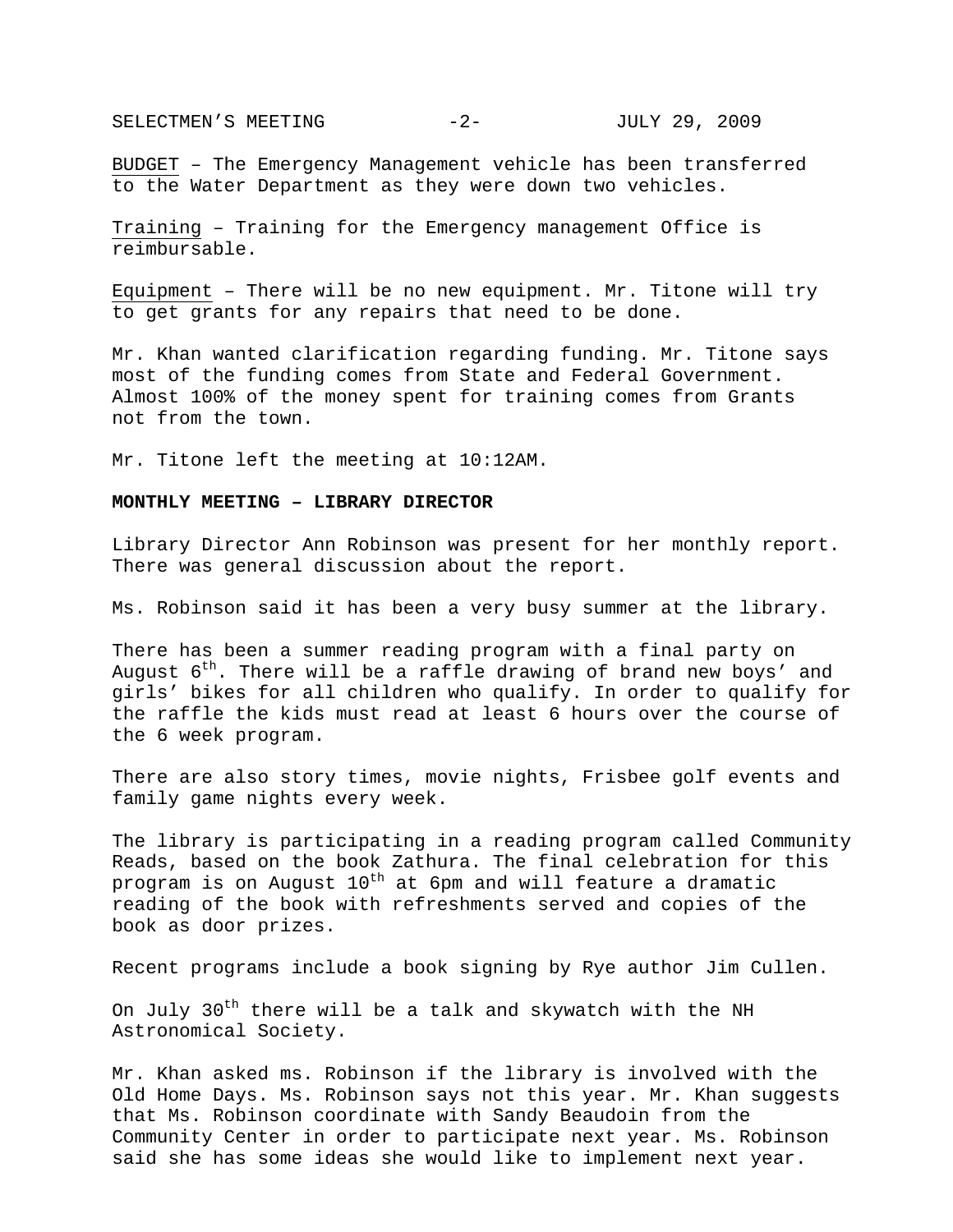SELECTMEN'S MEETING -3- JULY 29, 2009

Mr. Kelly commented how pleased he is to hear how much local children are reading.

Ms. Robinson also noted that the local Lowe's Home Improvement Store donated much appreciated carpeting for the stage at the library.

Budget – Ms. Robinson said there will be no more cuts to the 2009 budget. She is working on the 2010 budget at this time.

Energy Savings – Ms. Robinson is looking at energy savings. There were problems with the air conditioning that have been fixed. The software that was running the system was 15 years old and has been replaced.

Building Maintenance – Mr. Kelly commented on possible future building maintenance. Ms. Robinson said she will be putting a couple of things in the Capitol Improvement Project.

Dues and Memberships – All museum passes except the Children's Museum of NH have been de-funded. Mr. Khan noted that the cost of Museum of Science tickets was reinstated due to a generous donation of \$600 from Seabrook Station.

Ms. Robinson left the meeting at 10:26AM.

# **PREVIOUS MINUTES – 6/15/09 PUBLIC & NON-PUBLIC**

| MOTION: | Robert S. Moore        | To adopt the minutes of     |
|---------|------------------------|-----------------------------|
|         | Second: Brendan Kelly  | $6/15$ public & non-public. |
|         | Abstain: Aboul B. Khan |                             |

#### **PREVIOUSLY SIGNED PERMITS**

Mr Kelly read a list of previously signed permits (see attached).

MOTION: Robert S. Moore To approve previously Second: Aboul B. Khan signed permits. Unanimous

## **CEMETERY REQUEST**

Star for William Eaton

| MOTION:   | Robert S. Moore | To approve request for |
|-----------|-----------------|------------------------|
| Second:   | Aboul B. Khan   | star to be put next to |
| Unanimous |                 | name William Eaton.    |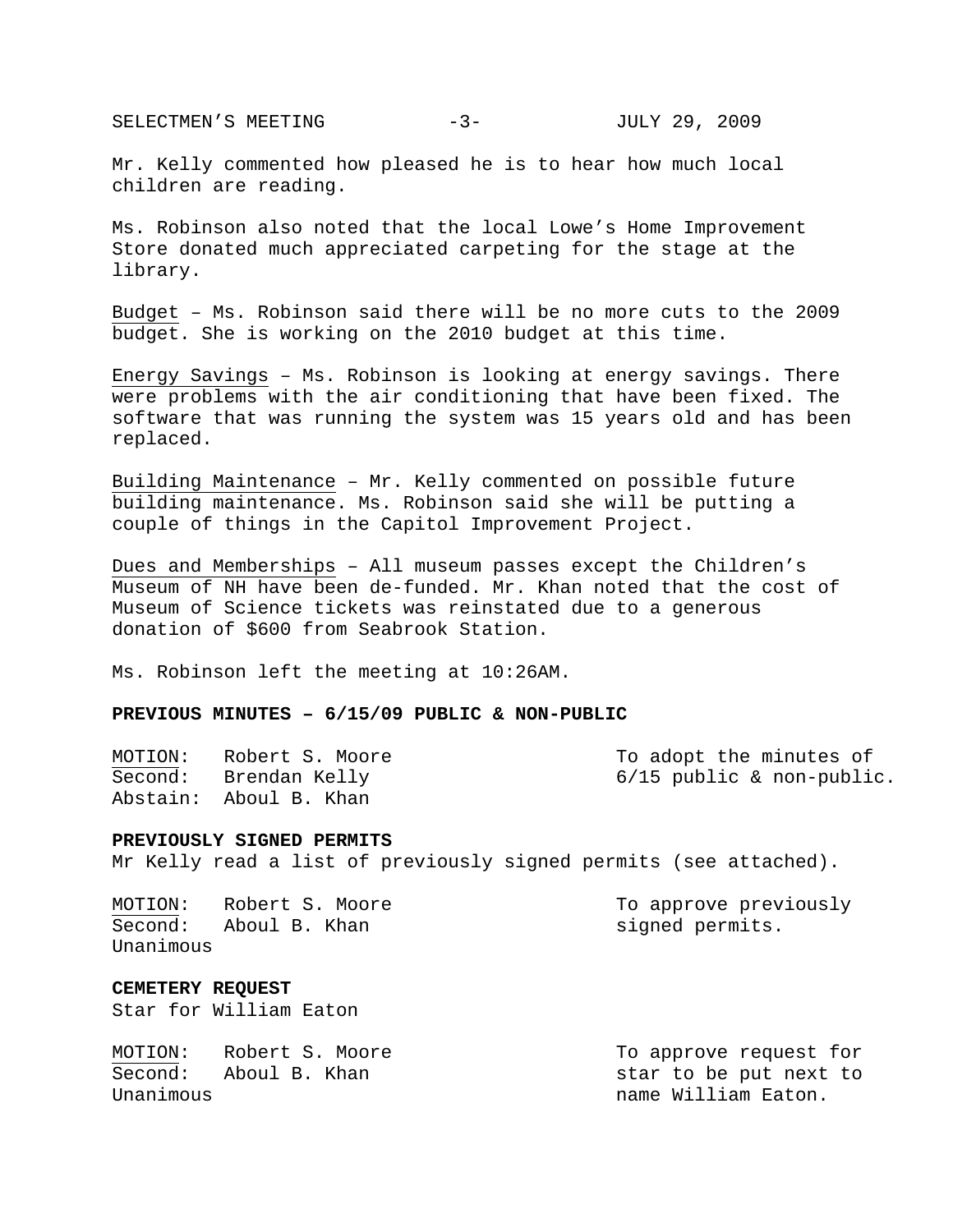SELECTMEN'S MEETING -4- JULY 29, 2009

# **ABATEMENT**

286 Seabrook Realty LLC – 418 Route 286 - \$336.09

MOTION: Robert S. Moore To approve abatement. Second: Aboul B. Khan Unanimous

# **WATER & SEWER WARRANT**

MOTION: Robert S. Moore To approve water & sewer Second: Aboul B.Khan warrant in the amount of Unanimous  $\&53,292.97.$ 

# **WATER SERVICE APPLICATIONS**

Stanley & Tamera Saracy – 220A South Main Street - \$400 Stanley Saracy - 82 Farm Lane -  $$600, 82$  Farm Lane # 1 -  $$300,$ 82 Farm Lane # 2 - \$300, 82 Farm Lane # 3 - \$300, 82 Farm Lane # 4 - \$300.

Second: Aboul B. Khan applications. Unanimous

MOTION: Robert S. Moore To approve water service

# **SEWER SERVICE APPLICATIONS**

Stanley Saracy – 82 Farm Lane - \$700 RJ Karwowski – 134 Lafayette Road - \$100

MOTION: Robert S. Moore To approve sewer service Second: Aboul B. Khan applications. Unanimous

# **ELDERLY EXEMPTIONS**

Joseph & Olga Titone – 271B Portsmouth Avenue Luba Boisvert – 161 Folly Mill Road

| MOTION:   | Robert S. Moore | To approve exemptions   |
|-----------|-----------------|-------------------------|
| Second:   | Aboul B. Khan   | with conditional 1 year |
| Unanimous |                 | exemption for Luba      |
|           |                 | Boisvert.               |

**DISCHARGE OF TAX SALE**  25 Collins Street

| MOTION:   | Robert S. Moore | To authorize Tax       |
|-----------|-----------------|------------------------|
| Second:   | Aboul B. Khan   | Collector to discharge |
| Unanimous |                 | the tax sale.          |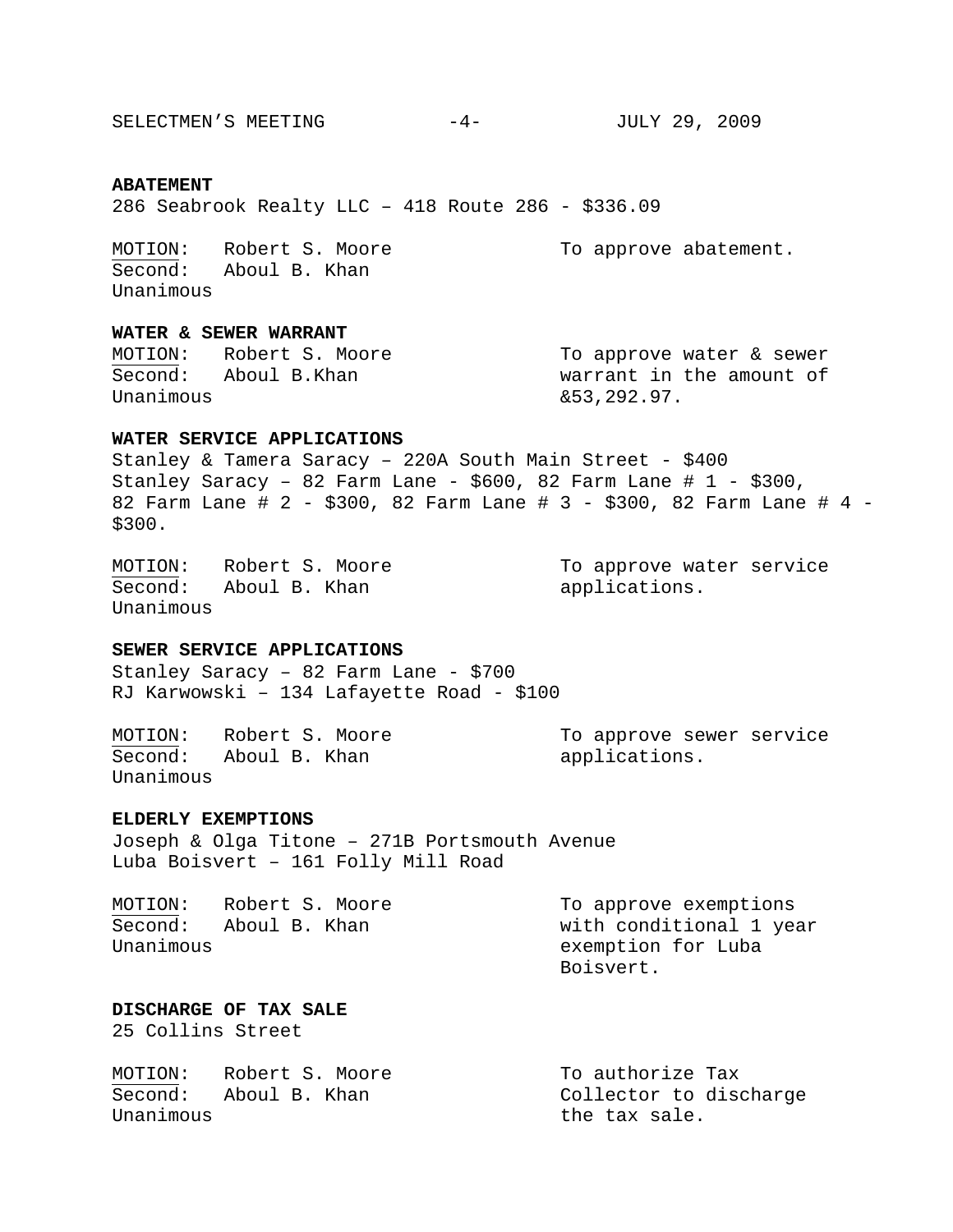SELECTMEN'S MEETING -5- JULY 29, 2009

**FIREWORKS APPLICATION** 

Old Home Days

MOTION: Robert S. Moore To approve application. Second: Aboul B. Khan Unanimous

**NEW BUSINESS LICENSE** 

Millwrights Construction LLC – 103 Ledge Road Unit 6 NextEra Energy Seabrook LLC – 626 & 800 Lafayette Road

MOTION: Robert S. Moore To approve new business Second: Aboul B. Khan and licenses. Unanimous

#### **BUSINESS LICENSE RENEWAL**

JoAnn Fabric and Craft Stores # 824 – 270 Lafayette Road Cristaldi's Pizza – 443 Route 286

MOTION: Robert S. Moore To approve business Second: Aboul B. Khan memeric renewals. Unanimous

Mr. Brenner brought to the Boards attention plans that he received from Mr. Starkey regarding Hillside Cemetery. Mr. Starkey informs that surveyors have done work on existing graves and found there to be additional room for more graves. Mr. Starkey would like the Board to sign and send plans to the Registry of Deeds to be recorded. Mr. Brenner recommends that the Board sign.

| MOTION:              | Robert S. Moore | To approve, accept and |
|----------------------|-----------------|------------------------|
| Second:<br>Unanimous | Aboul B. Khan   | sign the plans.        |
| MOTION:              | Brendan Kelly   | To adjourn the meeting |
| Second:<br>Unanimous | Aboul B. Khan   | at 10:43AM.            |

Meeting adjourned at 10:43 AM. Minutes taken by Amy Davis